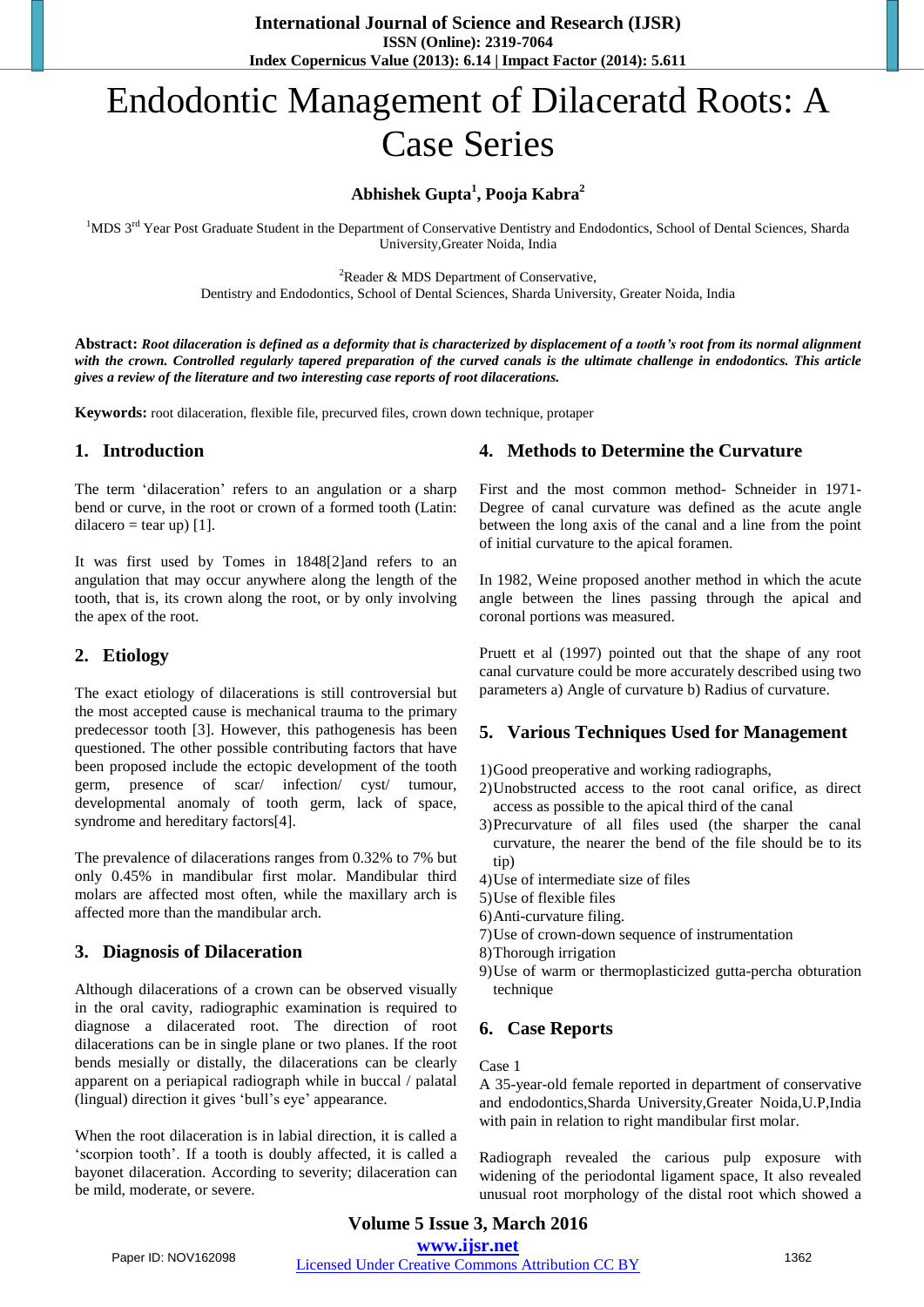#### **International Journal of Science and Research (IJSR) ISSN (Online): 2319-7064 Index Copernicus Value (2013): 6.14 | Impact Factor (2014): 5.611**

sharp curvature at apical third.

The tooth was anaesthetized with lignocaine 2% with epinephrine 1:100 000 and a conventional endodontic access opening was made using round carbide bur (ISO 014) and Endo-Z FG burs (Cavity Access Z Set, Dentsply Maillefer, Ballaigues, Switzerland) under rubber-dam isolation..Clinical exploration of canal orifices were made with a DG-16 endodontic explorer (Hu-Friedy, Chicago, IL, USA) . A 10 # K file (Mani Inc.) was precurved in accordance with the degree of curvature seen in radiograph. This 10 # K file glide path was ascertained till radiographic working length. Estimated length till the curvature was marked on the enginedriven instrument and then the coronal flaring was done with gates gridden drill no. 1-4 (Mani Inc.). Working length was then confirmed using apex locator (Propex II) in all canals. The canal was thoroughly debrided with copious irrigation of and 17% ethylene diamine tetra acetic acid (EDTA) followed by sodium hypochlorite(2.5%).Now, with rotary Protaper (Dentsply/Maillefer, Ballaigues, Switzerland)cleaning and shaping was achieved (at 300rpm) in all canals in a crown down manner.S1 was used in brushing motion till the working length. Shaping of the canal was then done by S1 and S2 till the working length, with periodic recapitulation of # 10 K flex file (Dentsply Maillefer, Ballaigues, Switzerland). Distalroots, canals was finished till F1. In mesial roots, cleaning and shaping was done till F2. After finishing, master cone was selected and obturation was done using carrier based system alongwith AH Plus sealer. The access cavity was restored with glass ionomer cement (Filtek Z250, 3m ESPE,USA), and a postoperative radiograph was taken.



**Figure 1:** Pre operative IOPAR of tooth 46



**Figure 2:** Working length IOPAR wrt 46



**Figure 3:** Obturation with carrier based system wrt 46



**Figure 4:** Post- obturation IOPAR wrt 46

#### **Case 2**

A 24 year old male reported in our department with pain in in the lower left back tooth. Radiograph revealed widening of the periodontal ligament space.It also showed root morphology of the mesial root which showed a slight curvature .Treatment steps were same as for case 1.



**Figure 5:** Pre operative IOPAR of tooth 36



**Figure 6:** Post- obturation IOPAR wrt 36

### **7. Discussion**

The presence of curvatures and canal dilacerations can present a tremendous challenge and complicate endodontic

**Volume 5 Issue 3, March 2016 www.ijsr.net**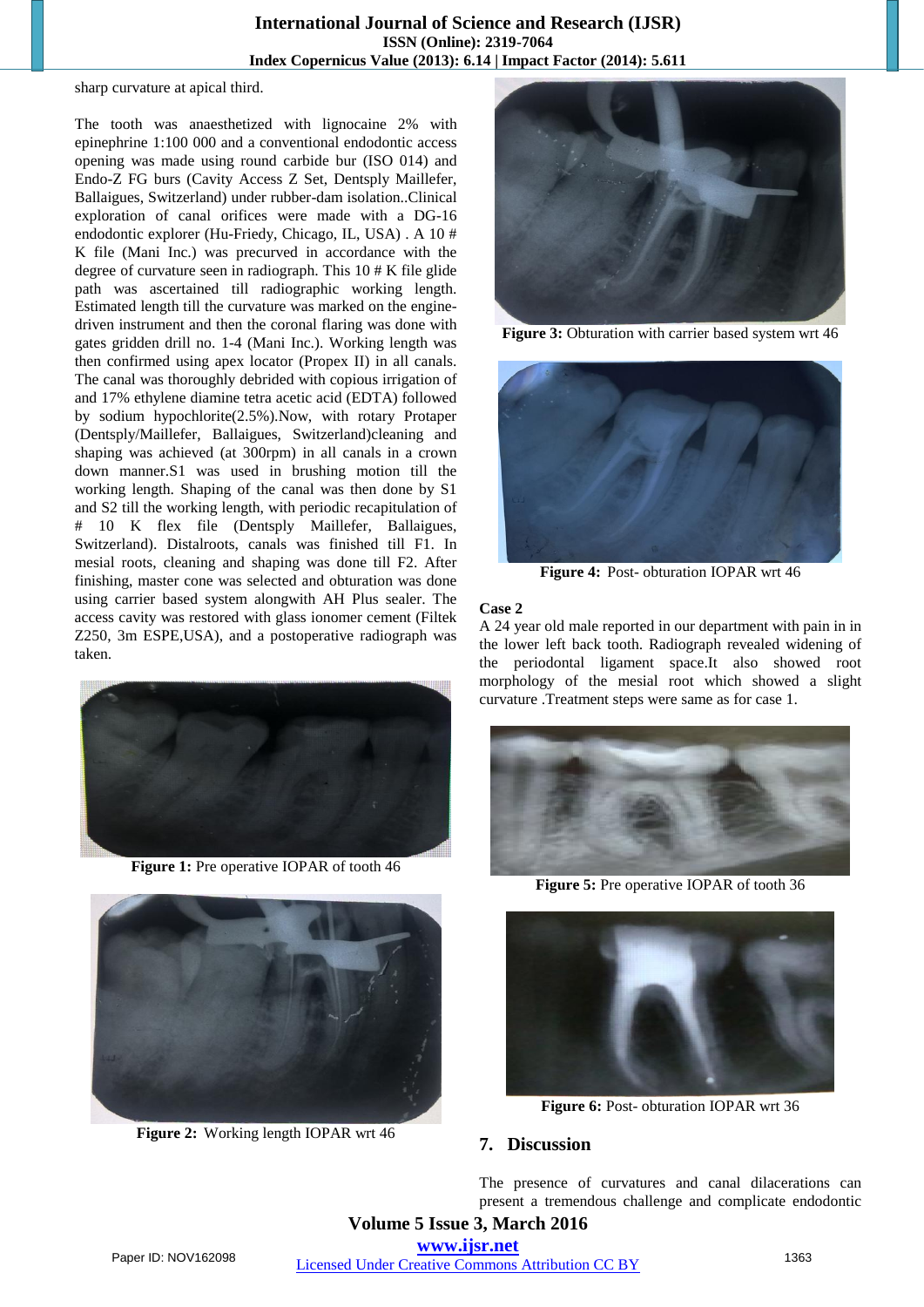treatment. Error in maintaining root canal curvature can result in ledge formation, apical transportation, zipping, perforation, and instrument breakage [5].

Preenlarging or reverse flaring and crown-down preparations has shown to improve tactile control when directing smaller, precurved negotiating files so as to promote removal of dentinal debris, thus enhancing the cleaning of the canal[6].In the present cases gates glidden drill was used for flaring.

In dilacerated teeth it is often difficult to explore and negotiate the canal to its apical foramen; hence the use of scout file is recommended in these kind of cases [7]. In the present cases # 10k file was inserted in watch-winding motion to confirm the canal patency. Also precurving of all instruments was done to allow the files to follow the curve and not just cut in a straight direction.

Root dilaceration is diagnosed via radiographic examination[4].Rohlin et al. [8] reported that better results could be obtained with periapical radiography than panoramic radiography, in terms of identification of lesions at the periapex. In the present cases also periapical radiograph was used for dilacerations diagnosis.

During the root filling phase of treatment, the smear layer prevents close contact of the filling material with the root canal walls, acting as an interface and facilitating microleakage .A currently used protocol for the removal of the smear layer is a combined rinse with ethylenediaminetetraacetic acid (EDTA) and sodium hypochlorite (NaOCl) [9] which was used in present case series.

In the present case series carrier based obturation was used.Although lateral compaction of curved canals can be very effective in most teeth, this technique might be difficult and sometimes impossible in dilacerated canals. If the lateral compaction technique is chosen, then spreaders made from NiTi are highly recommended for the filling of severely curved root canal systems. The use of warm or thermoplasticized gutta-percha techniques might be more applicable in these cases[4].Also AH Plus was used in present case series as sealer. Rouhani et. Al[10] reported that Resilon/Epiphany provided a better seal than guttapercha/AH-Plus in severely curved root canals immediately after obturation, although with the passage of time, Resilon/Epiphany was equivalent to gutta-percha/AH Plus in sealing properties.

Owing to their specific design and flexibility, NiTi rotary files make root canal preparation safer and more efficient because they provide better centering in the canal when compared with stainless-steel hand files even in severely curved root canals[11].Shaping of root canal was done by ProTaper Universal system.A new design feature of ProTaper Universal system comprises the more rounded tips of the finishing files with the aim to increase the working safety as well as to improve shaping ability. Furthermore, the cross-section design has been modified to increase its inherent flexibility , cutting and efficiency with low proportion of apical deviation as demonstrated in the present investigation and in previous studies [12]. These findings are in contrast to a previous study [13] in which the ProTaper Universal showed a greater tendency to produce apical transportation. Also some novel NiTi rotary instruments are currently being marked to maintain root canal anatomy. Saber et al.<sup>[14]</sup> reported that ProTaperNext, iRaCe and Hyflex CM rotary NiTi files respected original canal curvature well and were safe to use.

# **8. Conclusion**

The presence of a dilaceration must be identified before treatment, and this can be achieved by a thorough clinical and radiographic examination. Clinicians should be aware of all the basic principles, modification and latest technology of endodontic therapy to manage these kinds of cases.

# **References**

- [1] Shafer WG, Maynard KH, Bernet ML. Oral Pathology. W.B. Saunders Co: Philadelphia; 1993. p. 40.
- [2] Tomes J. A course of lectures on dental physiology and surgery.London: Gryphon Editions, Ltd.; 1846.
- [3] Matsuoka T, Sobue S, Ooshima T. Crown dilaceration of a first premolar caused by extraction of its deciduous predecessor: a case report. Endod Dent Traumatol. 2000;16(2):91-4.
- [4] Jafarzadeh H, Abott PV. Dilaceration: review of an endodontic challenge. J Endod. 2007;33(9):1025-30.
- [5] Walton RE, Torabinejad M. Principles and practice of endodontics. 2nd ed. Philadelphia: WB Saunders; 1996.
- [6] Barbieri N, Leonardi DP, Baechtold MS, Correr GM, Gabardo MC, Zielak JCet al. Influence of cervical preflaring on apical transportation in curved root canals instrumented by reciprocating file systems.BMC Oral Health.2015 Nov 23;15:149.
- [7] Dastmalchi N, Kazemi Z, Hashemi S, Peters OA, Jafarzadeh H. Definition and endodontic treatment of dilacerated canals: a survey of Diplomates of the American Board of Endodontics. J Contemp Dent Pract. 2011;12(1):8-13.
- [8] Rohlin M, Kullendorff B, Ahlqwist M, Henrikson CO, Hollender L, Stenstro¨m B. Comparison between panoramic and periapical radiography in the diagnosis of periapical bone lesions. Dentomaxillofac Radiol. 1989;18:151–5.
- [9] Mello I, Kammerer BA, Yoshimoto D, Macedo MC, Antoniazzi JH. Influence of final rinse technique on ability of ethylenediaminetetraacetic acid of removing smear layer. J Endod 2010; 36: 512–14.
- [10]Rouhani A, Ghoddusi J, Naghavi N, Ebadzadeh Z, Akbari M. The sealing ability of resilon and gutta-percha in severely curved root canals: an in vitro study.J Dent (Tehran).2013 Mar;10(2):141-6.
- [11]Schirrmeister JF, Strohl C, Altenburger MJ, Wrbas KT, Hellwig E. Shaping ability and safety of five different rotary nickel-titanium instruments compared with stainless steel hand instrumentation in simulated curved root canals. Oral Surg Oral Med Oral Pathol Oral Radiol Endod. 2006;101:807–13.
- [12]Aguiar CM, Mendes DA, Câmara AC, Figueiredo JAP.